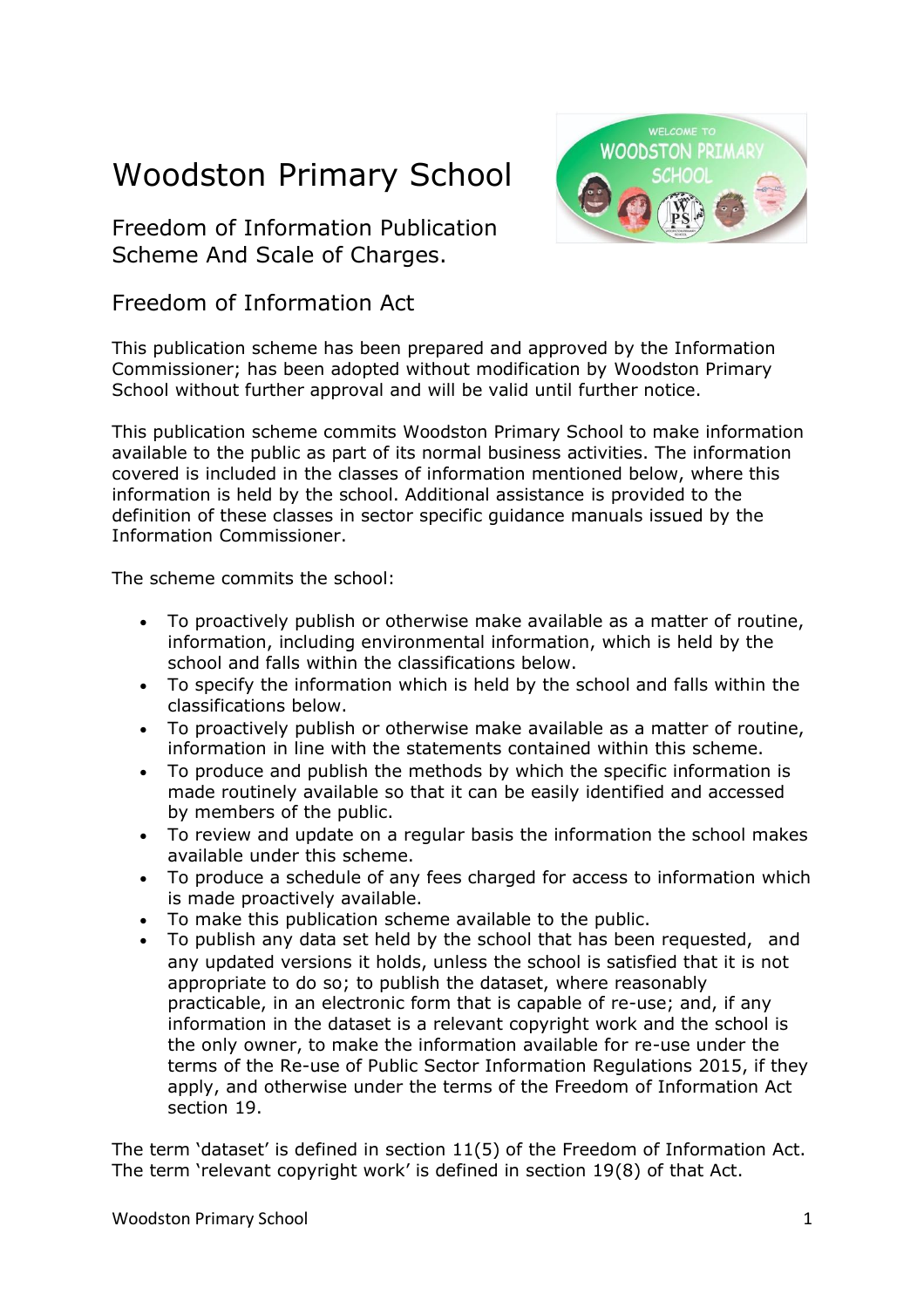## Classes of information

#### **Who we are and what we do.**

Organisational information, locations and contacts, constitutional and legal governance.

#### **What we spend and how we spend it.**

Financial information relating to projected and actual income and expenditure, tendering, procurement and contracts.

#### **What our priorities are and how we are doing.**

Strategy and performance information, plans, assessments, inspections and reviews.

#### **How we make decisions.**

Policy proposals and decisions. Decision making processes, internal criteria and procedures, consultations.

#### **Our policies and procedures.**

Current written protocols for delivering our functions and responsibilities.

#### **Lists and registers.**

Information held in registers required by law and other lists and registers relating to the functions of the school.

#### **The services we offer.**

Advice and guidance, booklets and leaflets, transactions and media releases. A description of the services offered.

The classes of information will not generally include:

- Information, the disclosure of which is prevented by law, or exempt under the Freedom of Information Act, or is otherwise properly considered to be protected from disclosure.
- Information in draft form.
- Information that is no longer readily available as it is contained in files that have been placed in archive storage, or is difficult to access for similar reasons.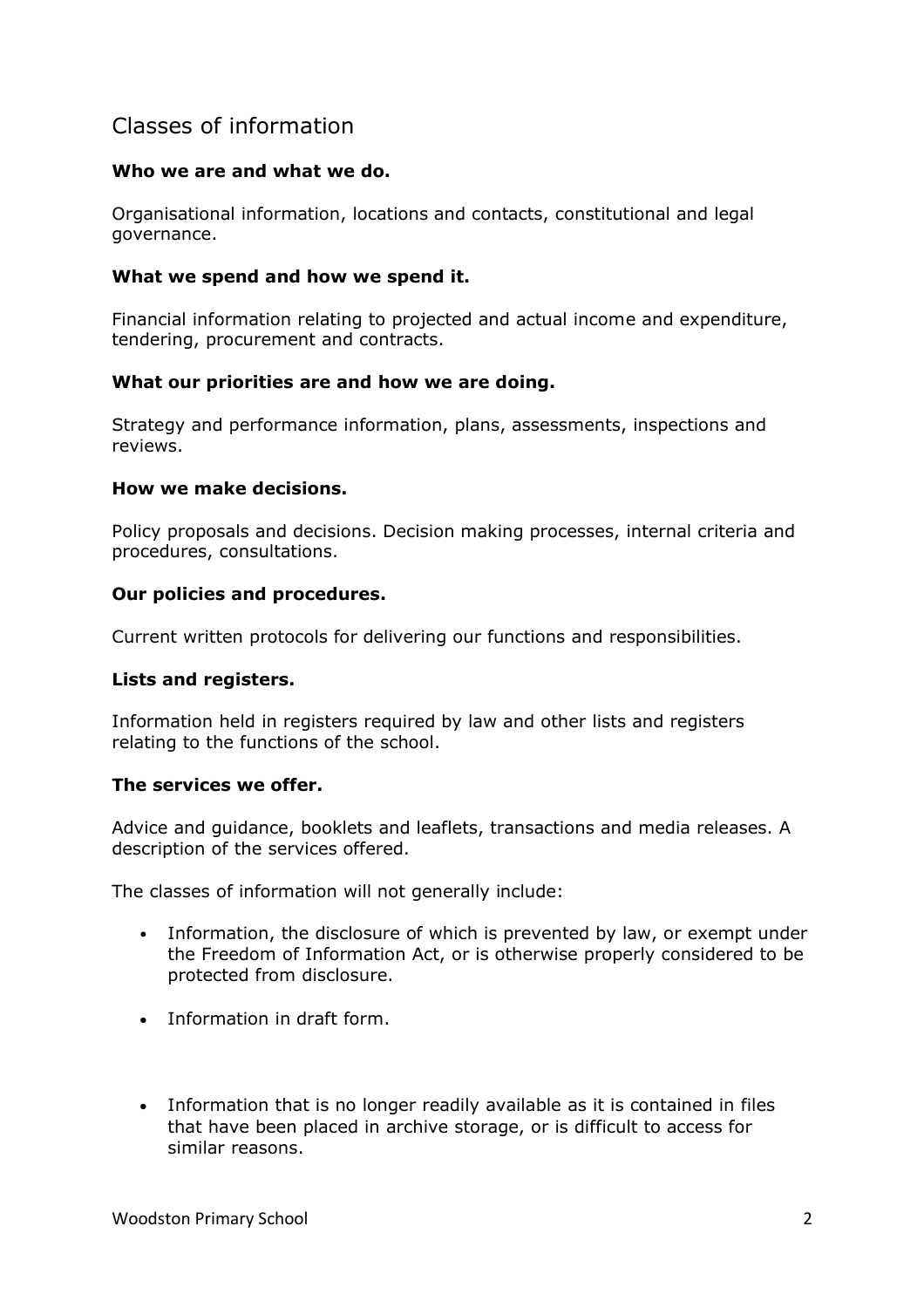#### **The method by which information published under this scheme will be made available:**

The school will indicate clearly to the public what information is covered by this scheme and how it can be obtained.

Where it is within the capability of the school, information will be provided on a website. Where it is impracticable to make information available on a website or when an individual does not wish to access the information by the website, the school will indicate how information can be obtained by other means and provide it by those means.

In exceptional circumstances some information may be available only by viewing in person. Where this manner is specified, contact details will be provided. An appointment to view the information will be arranged within a reasonable timescale.

Information will be provided in the language in which it is held or in such other language that is legally required. Where the school is legally required to translate any information, it will do so.

Obligations under disability and discrimination legislation and any other legislation to provide information in other forms and formats will be adhered to when providing information in accordance with this scheme.

#### **Charges which may be made for information published under this scheme:**

The purpose of this scheme is to make the maximum amount of information readily available at minimum inconvenience and cost to the public. Charges made by the school for routinely published material will be justified and transparent and kept to a minimum.

Material which is published and accessed on a website will be provided free of charge.

Charges may be made for information subject to a charging regime specified by Parliament.

Charges may be made for actual disbursements incurred such as:

- Photocopying,
- postage and packaging,
- • the costs directly incurred as a result of viewing information

Charges may also be made for information provided under this scheme where they are legally authorised, they are in all the circumstances, including the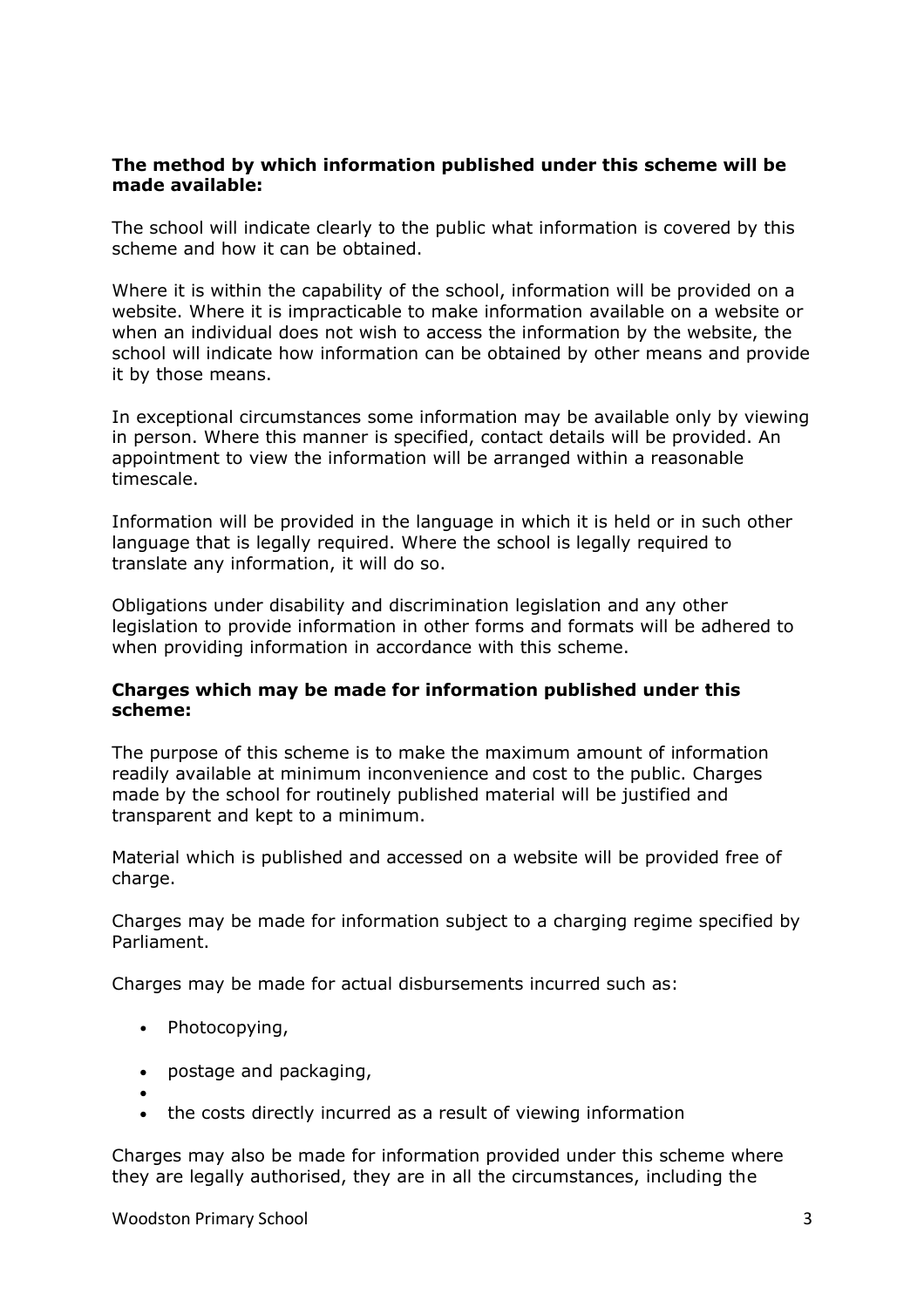general principles of the right of access to information held by public authorities, justified and are in accordance with a published schedule or schedules of fees which is readily available to the public.

Charges may also be made for making datasets (or parts of datasets) that are relevant copyright works available for re-use. These charges will be in accordance with the terms of the Re-use of Public Sector Information Regulations 2015, where they apply, or with regulations made under section 11B of the Freedom of Information Act, or with other statutory powers of the public school.

If a charge is to be made, confirmation of the payment due will be given before the information is provided. Payment may be requested prior to provision of the information.

#### Written requests

Information held by a public school that is not published under this scheme can be requested in writing, when its provision will be considered in accordance with the provisions of the Freedom of Information Act.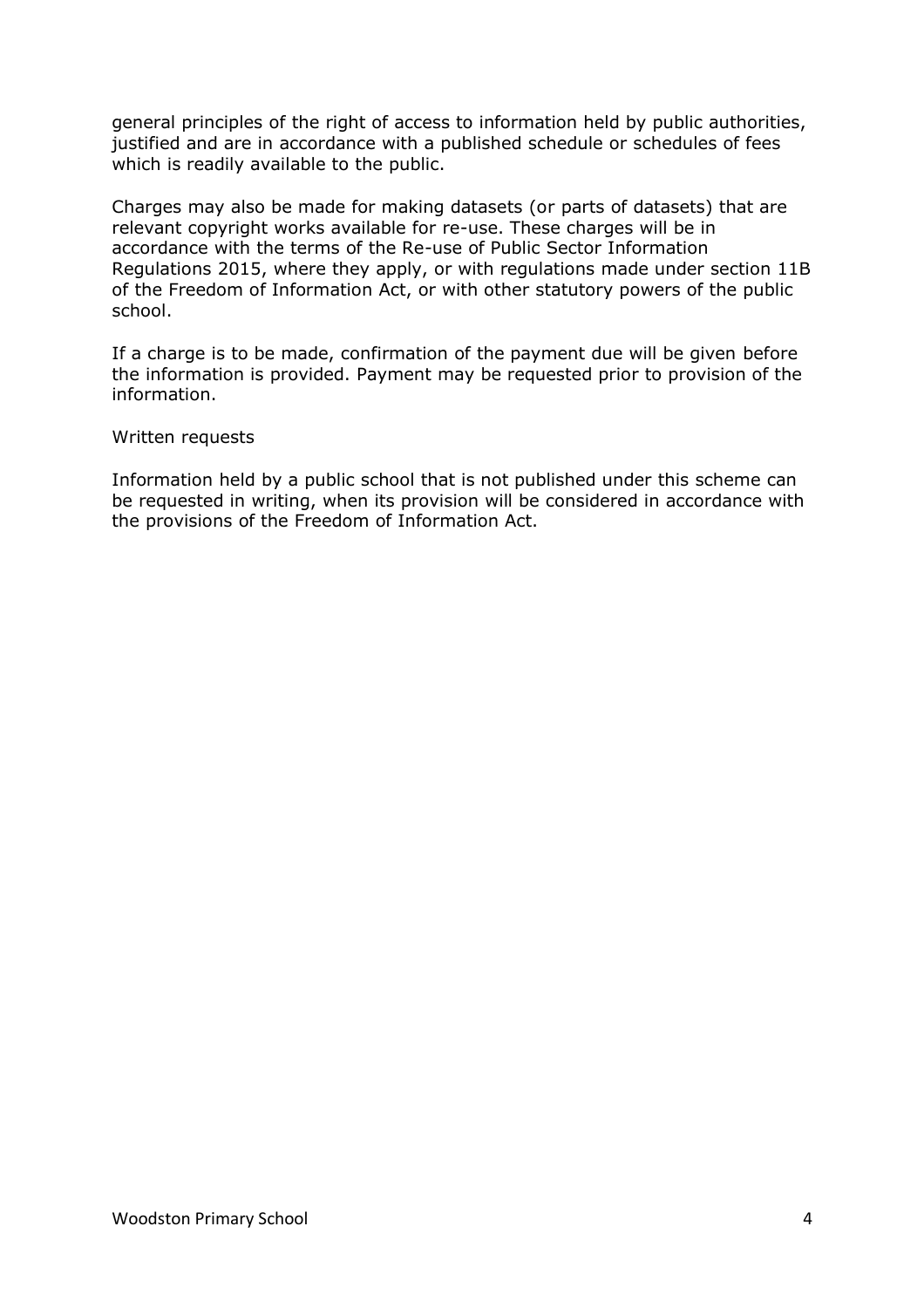# **Guide to Information available from Woodston Primary School under the model publication scheme**

| Information to be published                                                                               | <b>How the information can</b><br>be obtained | Cost         |
|-----------------------------------------------------------------------------------------------------------|-----------------------------------------------|--------------|
| Class1 - Who we are and what we do                                                                        |                                               |              |
| (Organisational information, structures, locations and contacts) This will be<br>current information only |                                               |              |
|                                                                                                           | <b>Website</b>                                |              |
|                                                                                                           | www.woodstonprimary.org.uk                    | Free         |
| Who's who in the school                                                                                   | <b>Hard copy</b>                              |              |
|                                                                                                           | available from the school office              | 5p per sheet |
|                                                                                                           |                                               |              |
|                                                                                                           | <b>Website</b>                                |              |
|                                                                                                           | www.woodstonprimary.org.uk                    | Free         |
| Who's who on the governing body and the basis of their appointment                                        | <b>Hard copy</b>                              |              |
|                                                                                                           | lavailable from the school office             | 5p per sheet |
|                                                                                                           |                                               |              |
|                                                                                                           | <b>Hard copy</b>                              |              |
| Instrument of Government                                                                                  | lavailable from the school office             | 5p per sheet |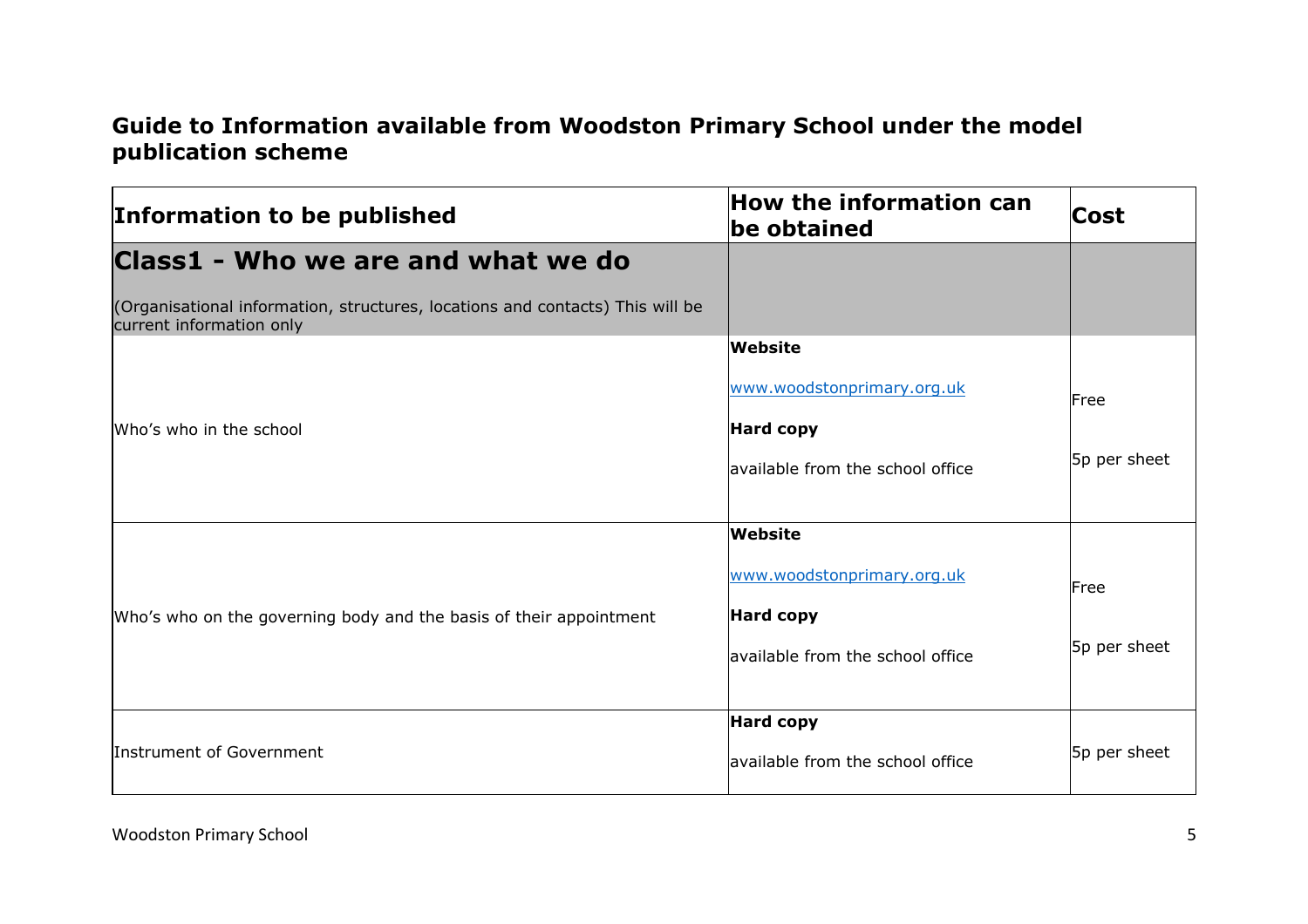|                                                                                                                                                      | Website                                                                             |                      |
|------------------------------------------------------------------------------------------------------------------------------------------------------|-------------------------------------------------------------------------------------|----------------------|
| Contact details for the Head teacher and for the governing body (named<br>contacts where possible with telephone number and email address (if used)) | www.woodstonprimary.org.uk<br><b>Hard copy</b><br>lavailable from the school office | Free<br>5p per sheet |
|                                                                                                                                                      | Website                                                                             |                      |
|                                                                                                                                                      | www.own-trust.education                                                             | Free                 |
| Staffing structure                                                                                                                                   | (Within Pay Policy)                                                                 |                      |
|                                                                                                                                                      | <b>Hard copy</b>                                                                    | 5p per sheet         |
|                                                                                                                                                      | lavailable from the school office                                                   |                      |
|                                                                                                                                                      | Website                                                                             |                      |
|                                                                                                                                                      | www.woodstonprimary.org.uk                                                          | Free                 |
| School session times and term dates                                                                                                                  | <b>Hard copy</b>                                                                    |                      |
|                                                                                                                                                      | lavailable from the school office                                                   | 5p per sheet         |
|                                                                                                                                                      |                                                                                     |                      |
| Class 2 - What we spend and how we<br>spend it                                                                                                       |                                                                                     |                      |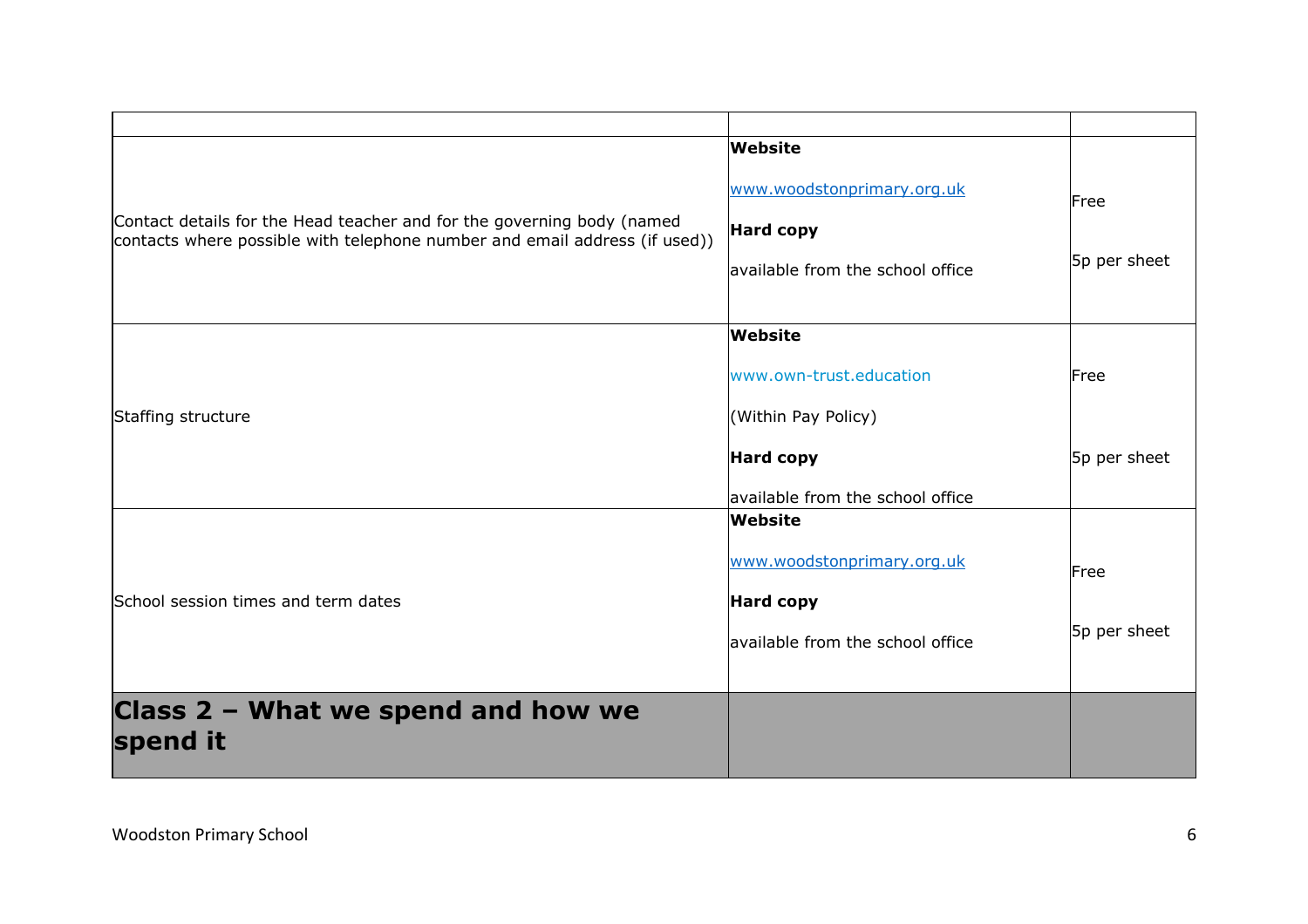| (Financial information relating to projected and actual income and<br>expenditure, procurement, contracts and financial audit)<br>Current and previous financial year as a minimum |                                                      |              |
|------------------------------------------------------------------------------------------------------------------------------------------------------------------------------------|------------------------------------------------------|--------------|
| Annual budget plan and financial statements                                                                                                                                        | <b>Hard copy</b><br>available from the school office | 5p per sheet |
| Capital funding                                                                                                                                                                    | <b>Hard copy</b><br>available from the school office | 5p per sheet |

|                                                              | <b>Hard copy</b>                 |              |
|--------------------------------------------------------------|----------------------------------|--------------|
| Financial audit reports                                      | available from the school office | 5p per sheet |
|                                                              | <b>Hard copy</b>                 |              |
| Details of expenditure items over £2000 - published annually | available from the school office | 5p per sheet |
|                                                              | <b>Hard copy</b>                 |              |
| Additional funding                                           | available from the school office | 5p per sheet |
|                                                              |                                  |              |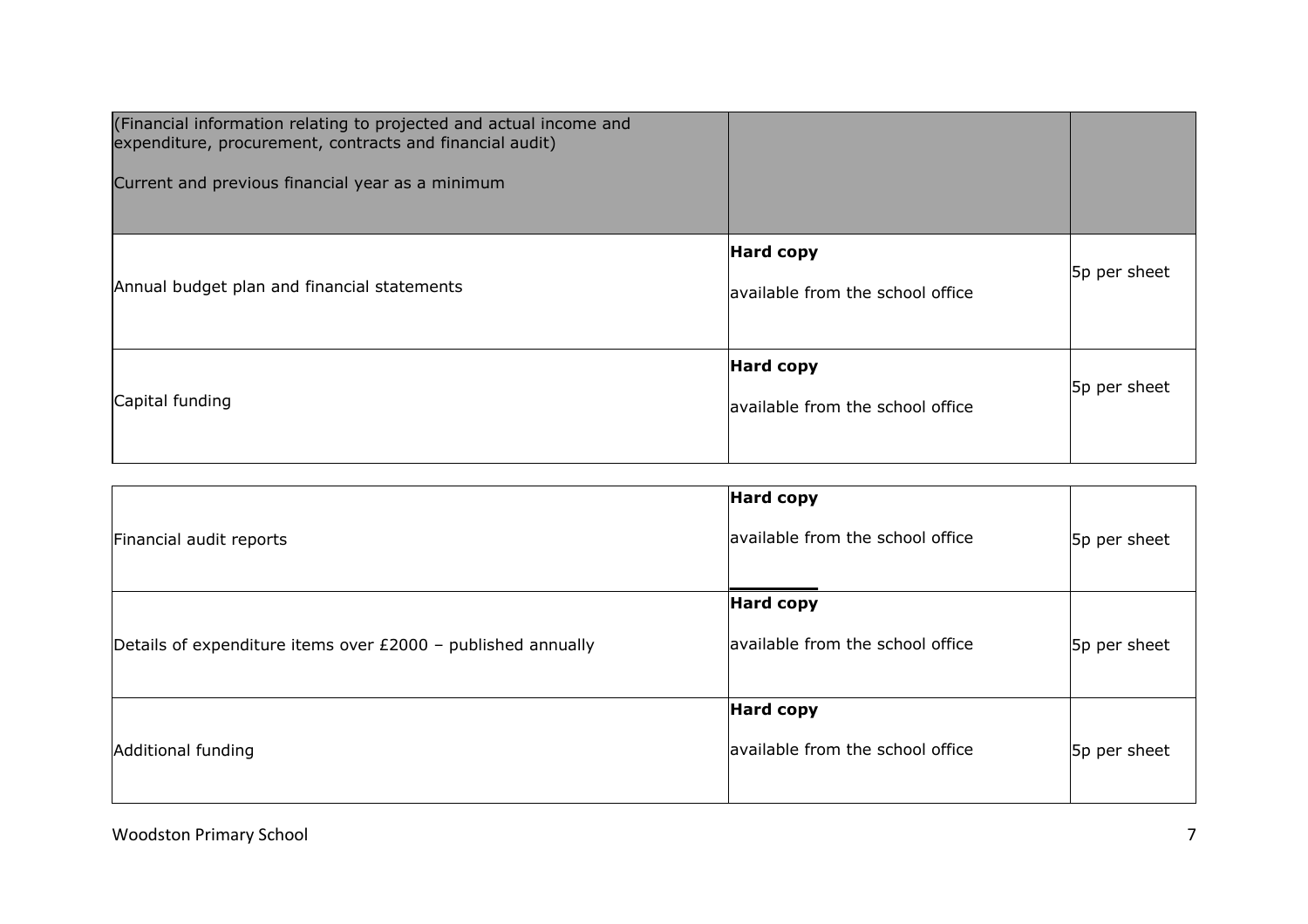|                                                                                                                                                                                                                                                         | <b>Hard copy</b>                 |              |
|---------------------------------------------------------------------------------------------------------------------------------------------------------------------------------------------------------------------------------------------------------|----------------------------------|--------------|
| Procurement and contracts the school has entered into, or information<br>relating to / a link to information held by an organisation which has done so<br>on its behalf (for example, a local school or diocese).                                       | available from the school office | 5p per sheet |
|                                                                                                                                                                                                                                                         | <b>Website</b>                   |              |
|                                                                                                                                                                                                                                                         | www.own-trust.education          | Free         |
| Pay policy                                                                                                                                                                                                                                              | <b>Hard copy</b>                 |              |
|                                                                                                                                                                                                                                                         | available from the school office | 5p per sheet |
|                                                                                                                                                                                                                                                         | <b>Hard copy</b>                 |              |
| Staff allowances and expenses that can be incurred or claimed, with totals<br>paid to individual senior staff members (Senior Leadership Team or<br>equivalent, whose basic actual salary is at least £60,000 per annum) by<br>reference to categories. | available from the school office | 5p per sheet |
|                                                                                                                                                                                                                                                         | <b>Website</b>                   |              |
|                                                                                                                                                                                                                                                         | www.own-trust.education          | Free         |
|                                                                                                                                                                                                                                                         | (Within Pay Policy)              |              |
| Staffing and grading structure                                                                                                                                                                                                                          | <b>Hard copy</b>                 |              |
|                                                                                                                                                                                                                                                         | available from the school office | 5p per sheet |
|                                                                                                                                                                                                                                                         | Website                          | Free         |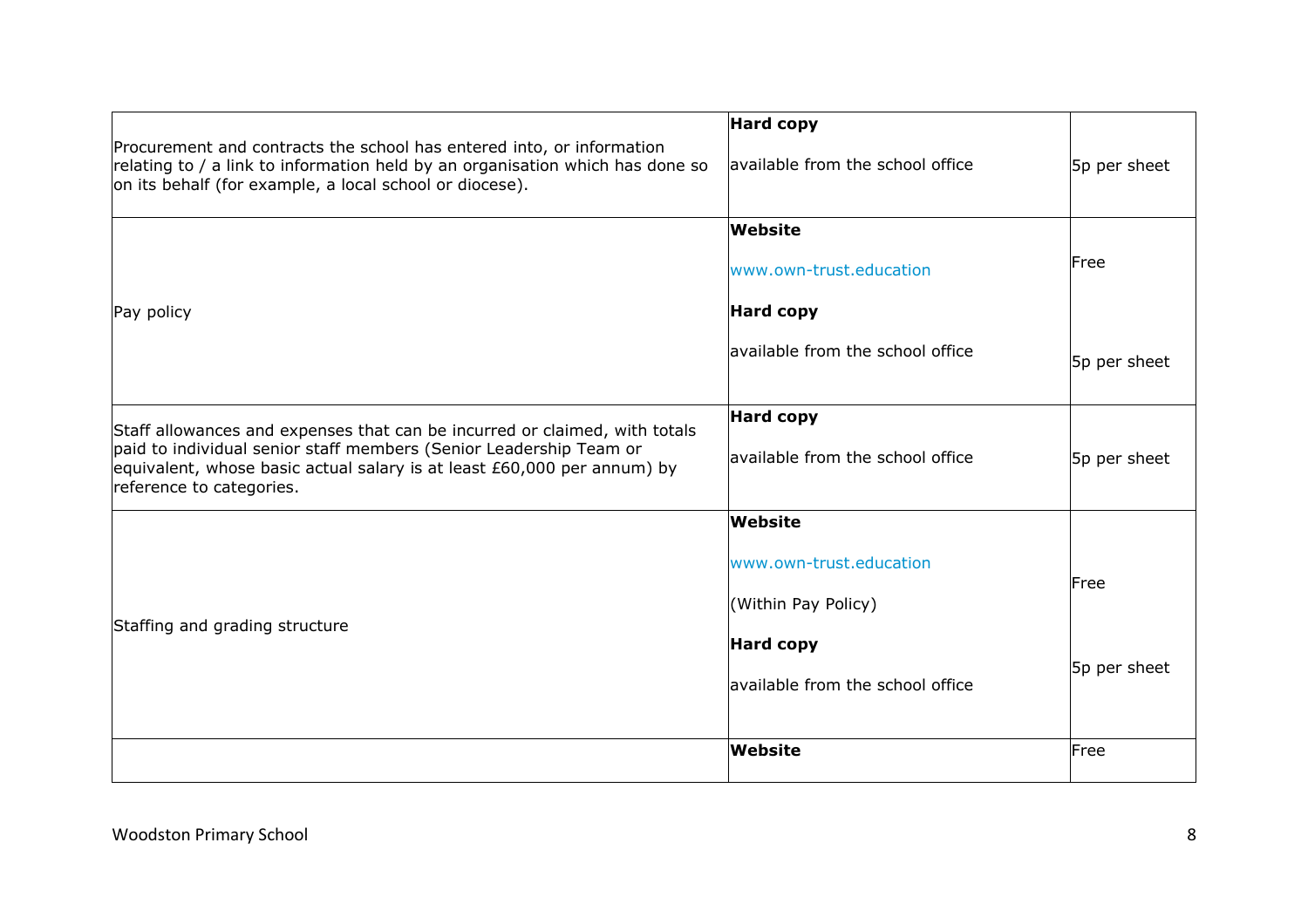|                                                                                            | www.woodstonprimary.org.uk       |              |
|--------------------------------------------------------------------------------------------|----------------------------------|--------------|
| Governors' allowances                                                                      | (Policy Section)                 |              |
|                                                                                            | <b>Hard copy</b>                 | 5p per sheet |
|                                                                                            | available from the school office |              |
|                                                                                            |                                  |              |
| Class 3 - What our priorities are and how                                                  |                                  |              |
| we are doing                                                                               |                                  |              |
| (Strategies and plans, performance indicators, audits, inspections and<br>reviews)         |                                  |              |
| Current information as a minimum                                                           |                                  |              |
|                                                                                            |                                  |              |
|                                                                                            | Website                          |              |
| School profile                                                                             | www.woodstonprimary.org.uk       | Free         |
| Government supplied performance data<br>$\bullet$<br>The latest Ofsted report<br>$\bullet$ | (some links)                     |              |
| - Summary                                                                                  | <b>Hard copy</b>                 | 5p per sheet |
| - Full report                                                                              | available from the school office |              |
|                                                                                            |                                  |              |
|                                                                                            | <b>Hard copy</b>                 |              |
| Performance management policy and procedures adopted by the governing<br>body.             | available from the school office | 5p per sheet |
|                                                                                            |                                  |              |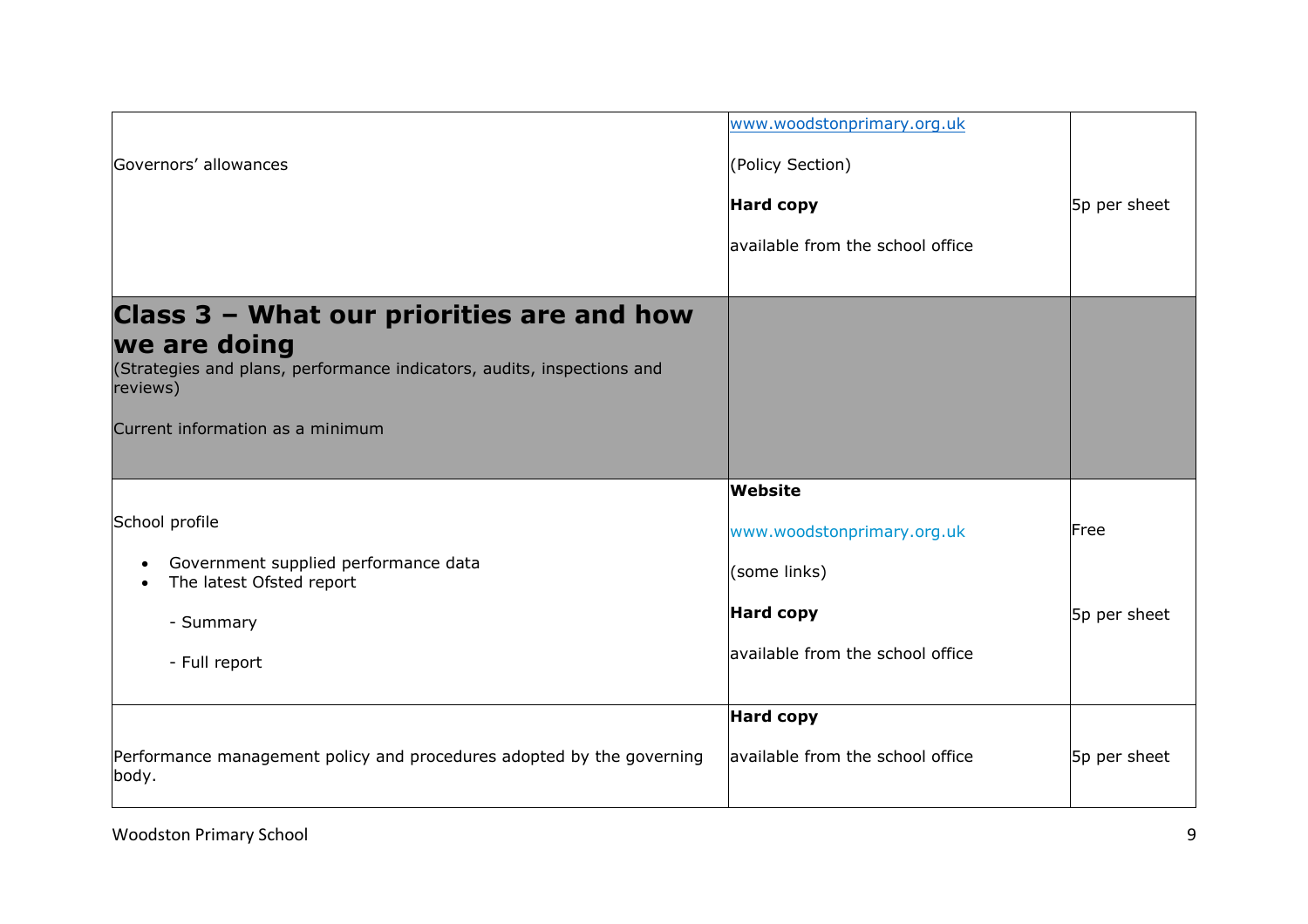| Performance data                                                                                                                         | <b>Hard copy</b><br>available from the school office                                      | 5p per sheet |
|------------------------------------------------------------------------------------------------------------------------------------------|-------------------------------------------------------------------------------------------|--------------|
| Schools future plans                                                                                                                     | <b>Hard copy</b><br>available from the school office                                      | 5p per sheet |
| Class 4 - How we make decisions<br>(Decision making processes and records of decisions) Current and previous<br>three years as a minimum |                                                                                           |              |
| Admissions policy/decisions (not individual admission decisions)                                                                         | <b>OWN Trust</b><br>https://www.own-<br>trust.education/page/?title=Admis<br>sions&pid=27 | Free         |
| Agendas of meetings of the governing body and (if held) its sub-committees                                                               | <b>Hard copy</b><br>available from the school office                                      | 5p per sheet |
|                                                                                                                                          | <b>Hard copy</b><br>available from the school of                                          | 5p per sheet |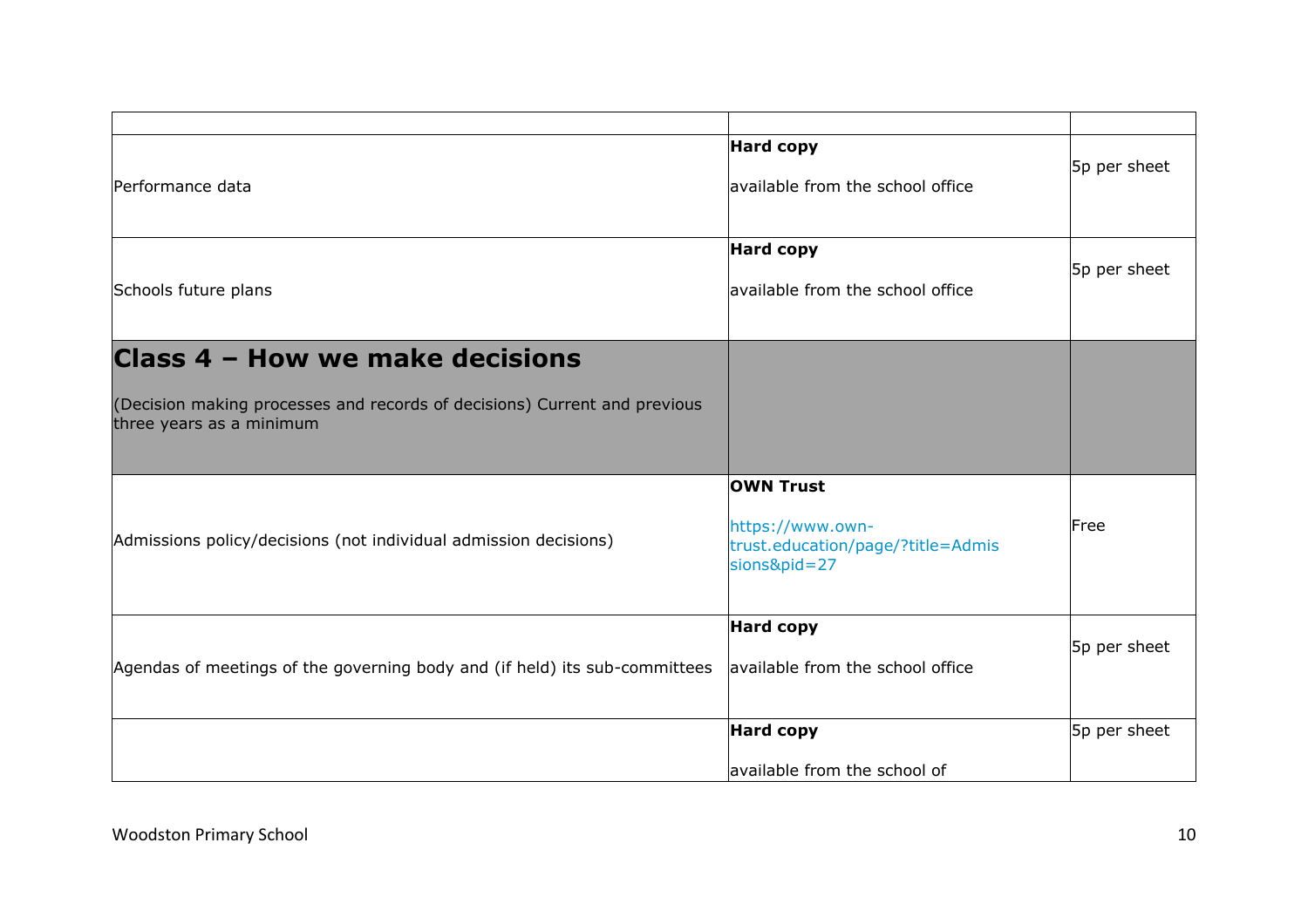| Minutes of meetings (as above) – n.b. this will exclude information that is<br>properly regarded as private to the meetings.                                                                                                                                                                      |                                                                                                                                             |                       |
|---------------------------------------------------------------------------------------------------------------------------------------------------------------------------------------------------------------------------------------------------------------------------------------------------|---------------------------------------------------------------------------------------------------------------------------------------------|-----------------------|
| <b>Class 5 - Our policies and procedures</b><br>(Current written protocols, policies and procedures for delivering our services<br>and responsibilities)<br>Current information only                                                                                                              |                                                                                                                                             |                       |
| School policies including:<br>Charging and remissions policy<br>Health and Safety<br>$\bullet$<br>Complaints procedure<br>Staff conduct policy<br>$\bullet$<br>Discipline and grievance policies<br>Equality and diversity (including equal opportunities) policies<br>Staff recruitment policies | Website<br>www.woodstonprimary.org.uk<br>or<br>www.own-trust.education for Trust Policies<br>Hard copy<br>lavailable from the school office | lFree<br>5p per sheet |

| Pupil and curriculum policies, including:     | Website                    | Free |
|-----------------------------------------------|----------------------------|------|
| Curriculum<br>Relationships and Sex Education | www.woodstonprimary.org.uk |      |

### Woodston Primary School 11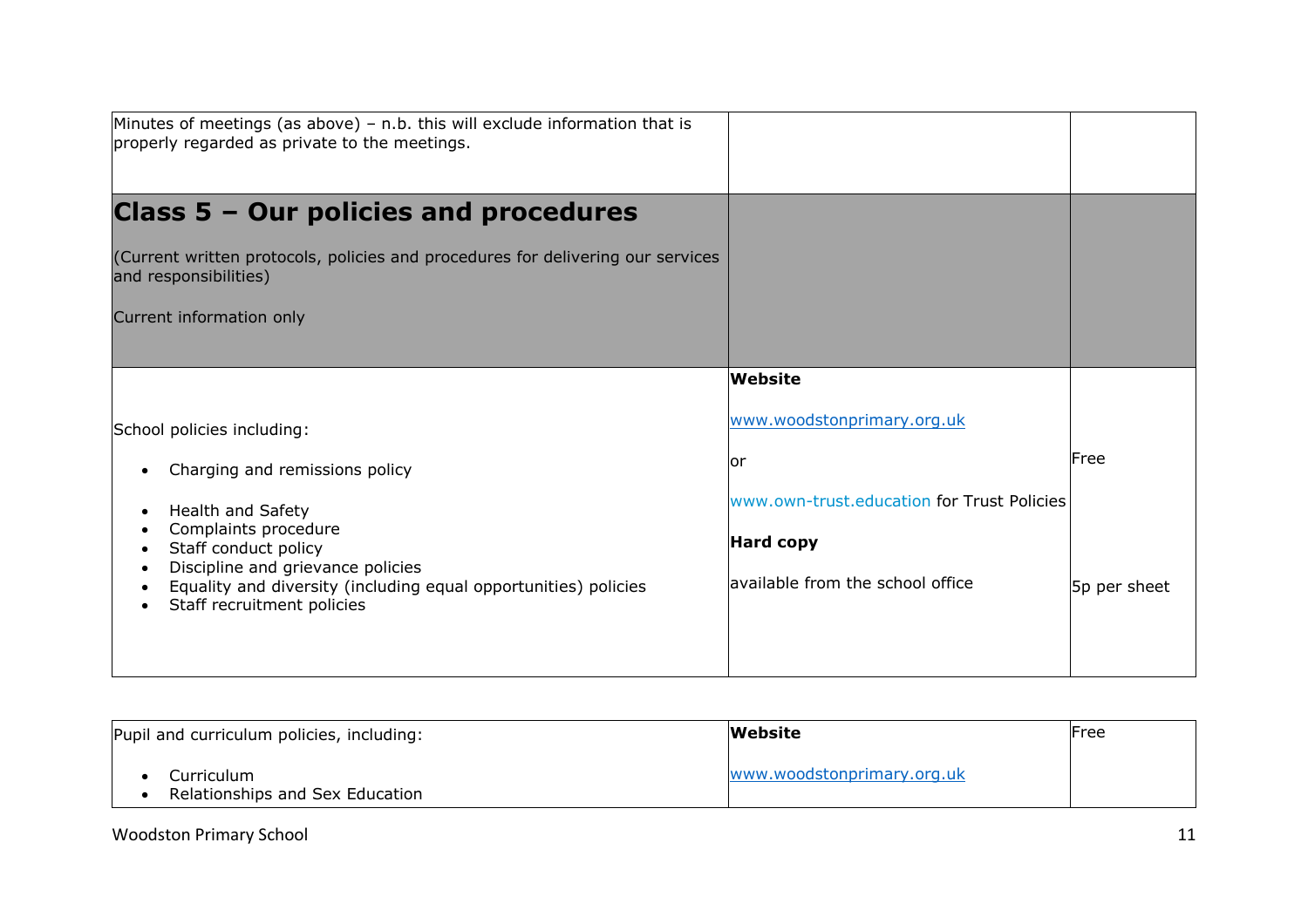| Special educational needs<br>$\bullet$<br>Accessibility<br>$\bullet$                                                                                 | <b>Hard copy</b>                  | 5p per sheet |
|------------------------------------------------------------------------------------------------------------------------------------------------------|-----------------------------------|--------------|
| <b>Equality and Diversity</b><br>Collective worship<br>Pupil discipline                                                                              | lavailable from the school office |              |
|                                                                                                                                                      | Website                           |              |
| Records management and personal data policies, including:                                                                                            | www.woodstonprimary.org.uk        | Free         |
| Information security policies<br>$\bullet$<br>Records retention destruction and archive policies                                                     | <b>Hard copy</b>                  |              |
| Data protection (including information sharing policies)<br>$\bullet$                                                                                | available from the school office  | 5p per sheet |
|                                                                                                                                                      | Website                           |              |
| Charging regimes and policies.                                                                                                                       | www.woodstonprimary.org.uk        | Free         |
| This should include details of any statutory charging regimes. Charging<br>policies should include charges made for information routinely published. | <b>Hard copy</b>                  |              |
| They should clearly state what costs are to be recovered, the basis on which<br>they are made and how they are calculated.                           | available from the school office  | 5p per sheet |
|                                                                                                                                                      |                                   |              |
| Class 6 - Lists and Registers                                                                                                                        |                                   |              |
| Currently maintained lists and registers only                                                                                                        |                                   |              |
|                                                                                                                                                      |                                   |              |
| Curriculum circulars and statutory instruments                                                                                                       | Inspection only                   | Free         |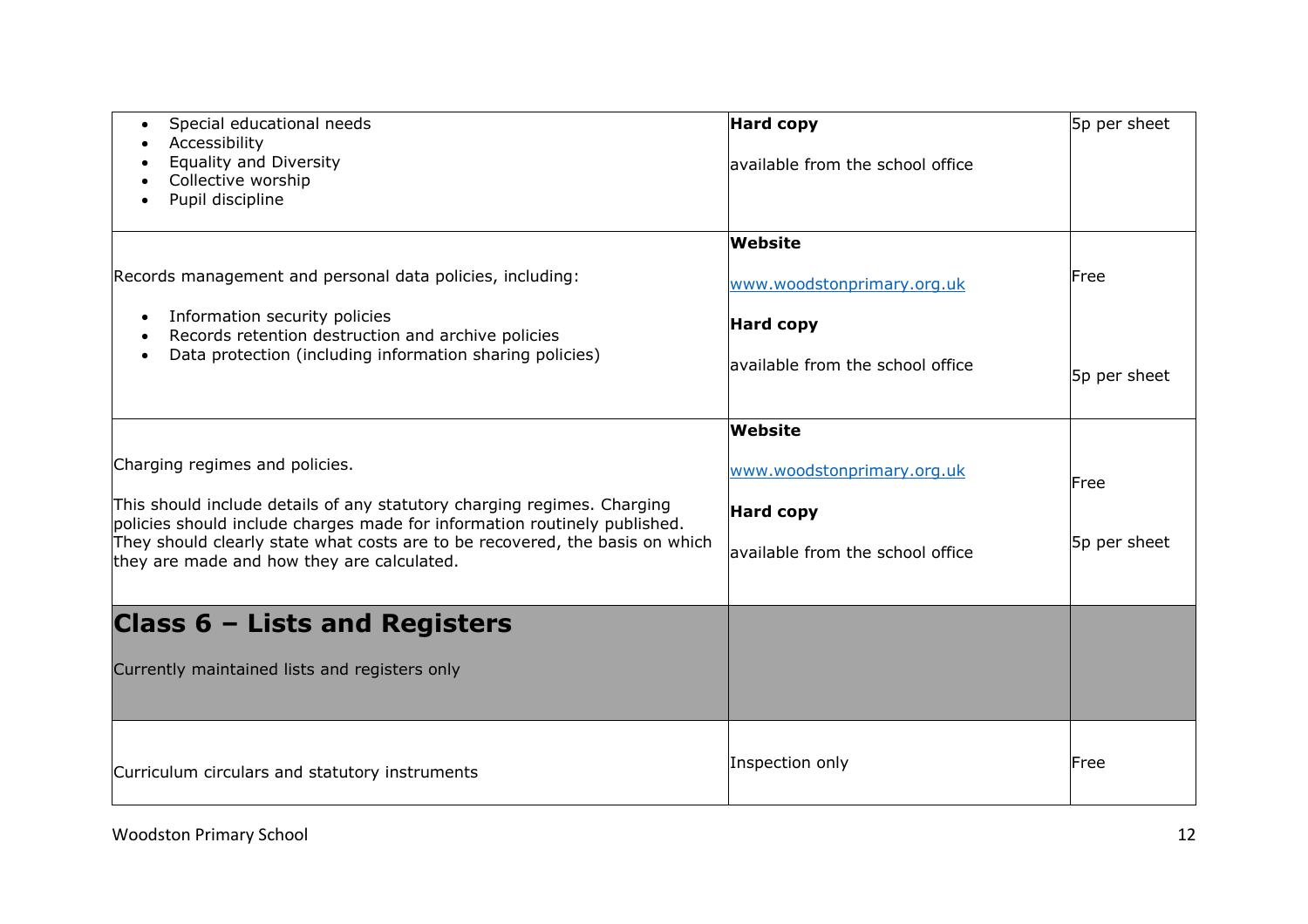| Free Disclosure logs                                                                                                                                                                             |                                                       |      |
|--------------------------------------------------------------------------------------------------------------------------------------------------------------------------------------------------|-------------------------------------------------------|------|
| Asset register                                                                                                                                                                                   | Inspection only                                       | Free |
| Any information the school is currently legally required to hold in publicly<br>available registers (THIS DOES NOT INCLUDE THE ATTENDANCE<br><b>REGISTER)</b>                                    | Inspection only                                       | Free |
| Class 7 - The services we offer<br>(Information about the services we offer, including leaflets, guidance and<br>newsletters produced for the public and businesses)<br>Current information only |                                                       |      |
| Extra-curricular activities                                                                                                                                                                      | Website<br>www.woodstonprimary.org.uk<br>(some links) | Free |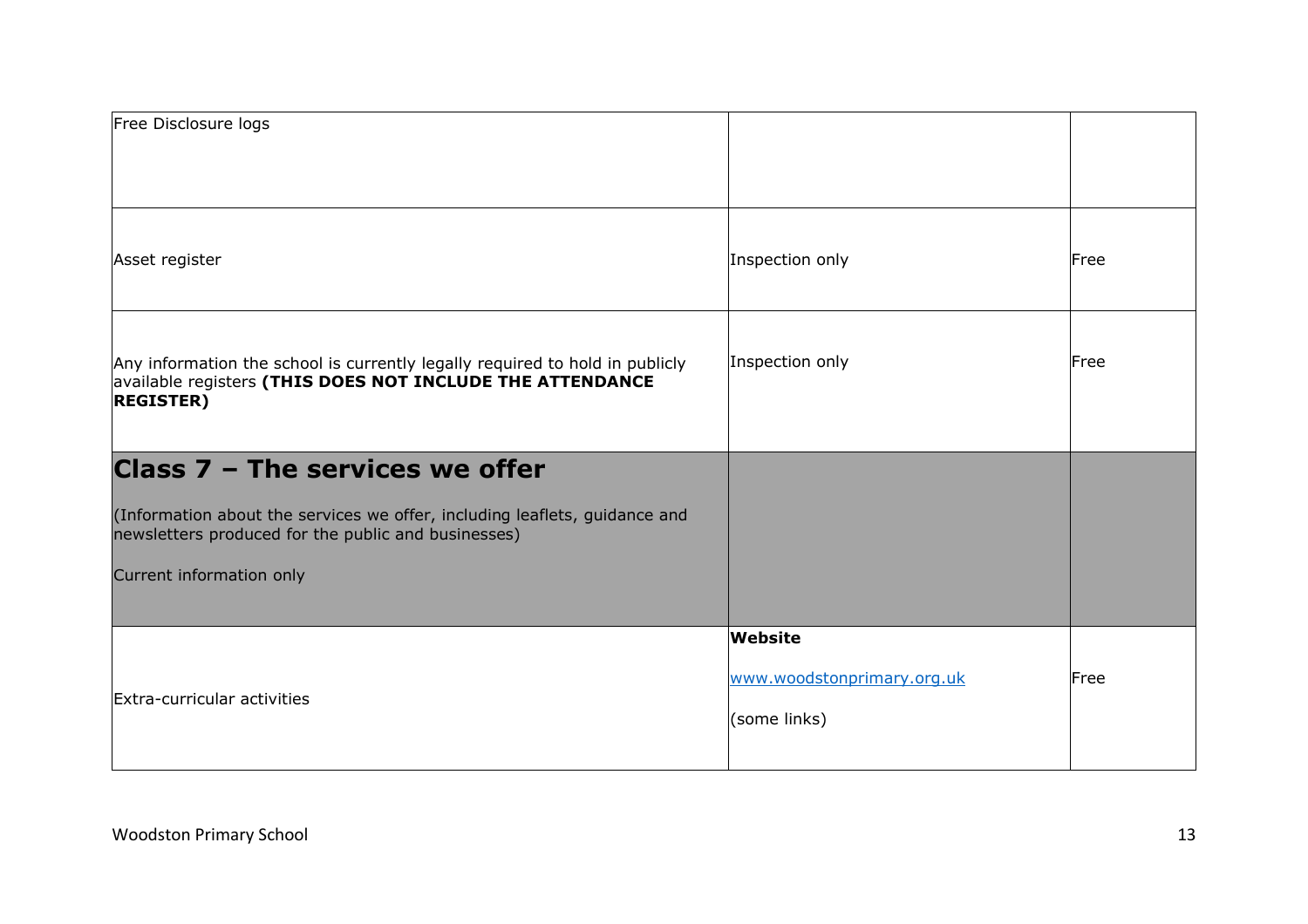|                                                                                         | Website                                    |              |
|-----------------------------------------------------------------------------------------|--------------------------------------------|--------------|
| Out of school clubs                                                                     | www.woodstonprimary.org.uk<br>(some links) | Free         |
|                                                                                         | Website                                    |              |
|                                                                                         | www.woodstonprimary.org.uk                 | Free         |
|                                                                                         | (some links)                               |              |
| School publications                                                                     | <b>Hard copy</b>                           | 5p per sheet |
|                                                                                         | available from the school office           |              |
|                                                                                         |                                            |              |
|                                                                                         | Website                                    |              |
|                                                                                         | www.woodstonprimary.org.uk                 | Free         |
| Services for which the school is entitled to recover a fee, together with those<br>fees | <b>Hard copy</b>                           |              |
|                                                                                         | available from the school office           | 5p per sheet |
|                                                                                         |                                            |              |
| Leaflets books and newsletters                                                          | <b>Website</b>                             |              |
|                                                                                         | www.woodstonprimary.org.uk                 | Free         |
|                                                                                         | <b>Hard copy</b>                           | 5p per sheet |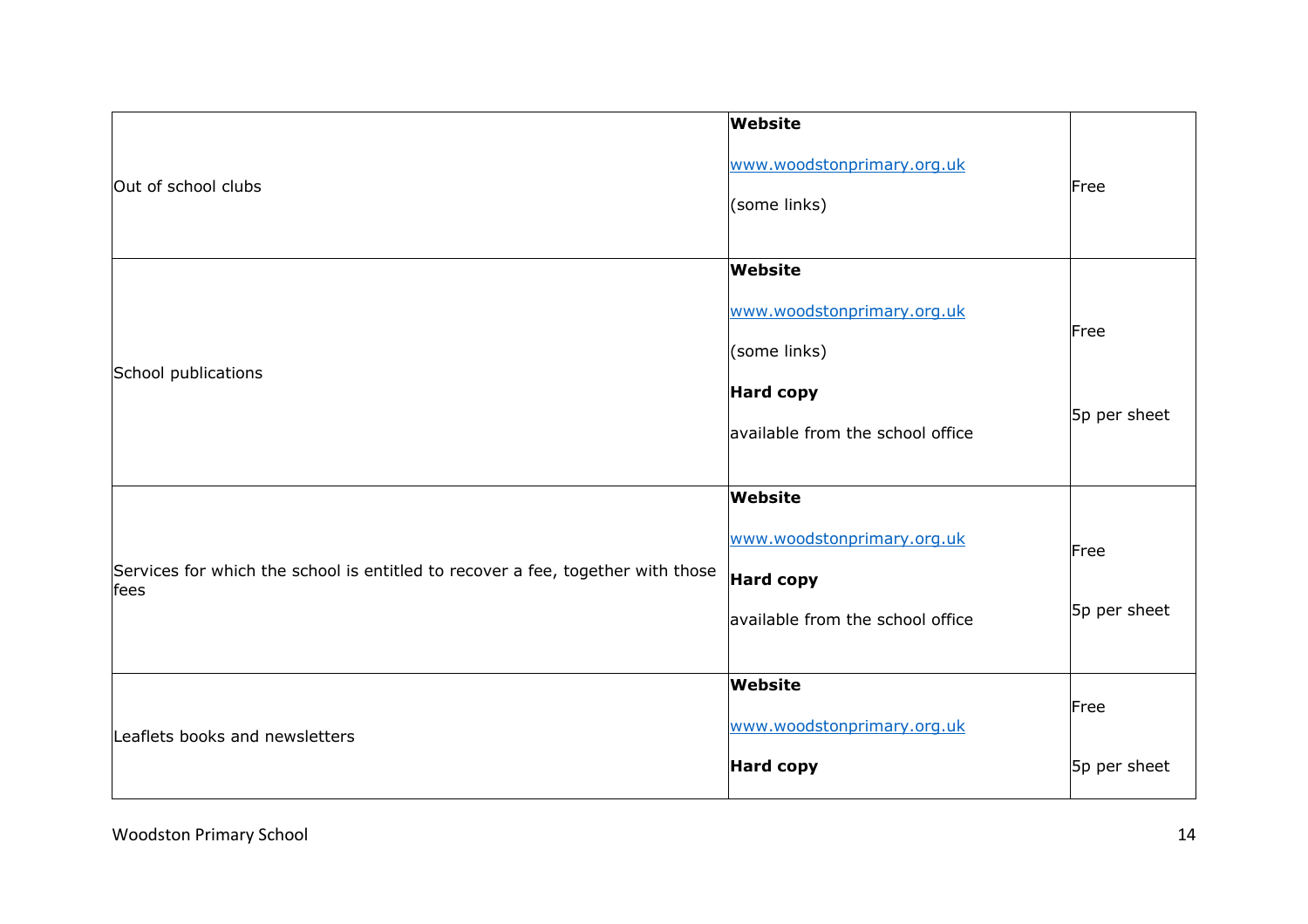|                                                                                                                  | available from the school office |  |
|------------------------------------------------------------------------------------------------------------------|----------------------------------|--|
|                                                                                                                  |                                  |  |
| <b>Additional Information</b>                                                                                    |                                  |  |
| This will provide schools with the opportunity to publish information that is<br>not itemised in the lists above |                                  |  |

### **Contact details:**

Woodston Primary School Celta Road Peterborough PE2 9ER

Tel: 01733 562784 email: [office@woodstonprimary.org.uk](mailto:office@woodstonprimary.org.uk)